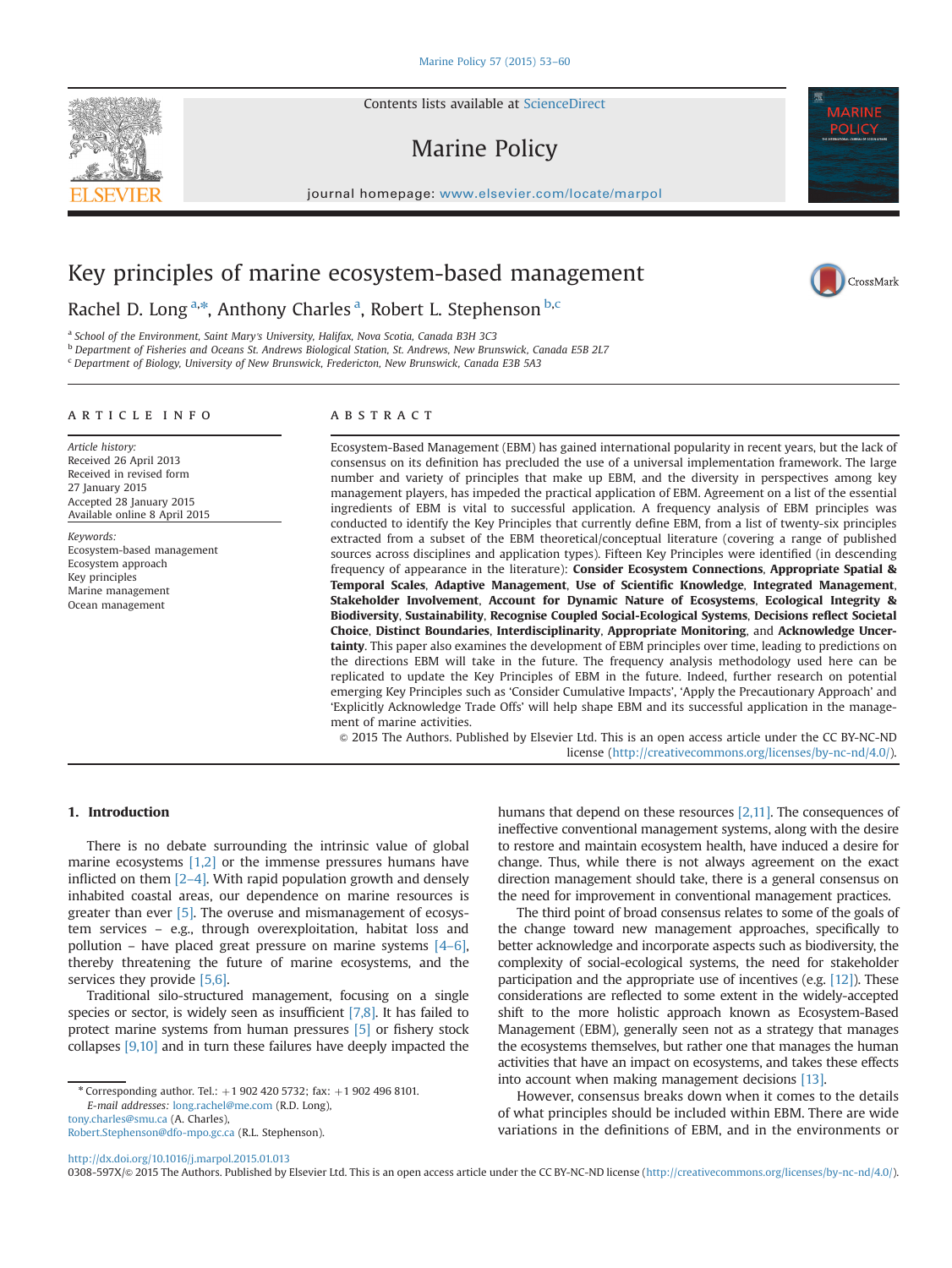sectors to which it can be applied, leaving EBM without a universal application framework [\[14\].](#page-7-0) As a result, EBM implementation is taking place in many different forms with various combinations of principles. In particular, the respective emphasis placed on ecological, social, and governance factors [\[14\]](#page-7-0) will depend on the EBM principles utilized, the degree to which each are applied, as well as the overarching objectives of the organization implementing EBM [\[15\].](#page-7-0) For example, the Food and Agriculture Organization of the United Nations' (FAO) Ecosystem Approach to Fisheries, which focuses on balancing ecological, governance and socio-economic factors [\[14\],](#page-7-0) differs from that adopted by various government and nongovernmental organizations, e.g., Greenpeace's Ecosystem Approach which emphasizes ecological factors [\[16\]](#page-7-0).

Faced with this fundamental difference in thinking on the Key Principles of EBM, the objective of this paper is, first, to provide a clear and up-to-date list of these Key Principles, derived from publications, and second, to consider implications for the future of EBM. It is hoped that this analysis will improve links between theory and practice of EBM, allowing more consistent applications to marine activities.

The research presented here contributes to building consensus relating to the Key Principles required within an EBM framework. This involves a brief review of the historical development of EBM and a systematic analysis of theoretical literature concerning EBM, which enables specification of a credible subset of recent publications, leading to development of a set of the crucial 'Key Principles' required to successfully implement EBM. This is accompanied by an analysis of the development of EBM principles over time, to identify which established principles have diminished in their acceptance as defining characteristics in the literature, and on the other hand, which more contemporary principles exhibit potential to become Key Principles in the future. Finally, principles put forth in two early syntheses by Holt and Talbot [\[17\]](#page-7-0) and Mangel et al. [\[18\]](#page-7-0) are compared with those prevalent in the EBM literature today. Although the principles from these works receive relatively little recognition in current marine EBM discussions, they provide a historical reference point and allow for the identification of EBM principles that may be under-emphasized today.

## 2. Background

## 2.1. What is EBM?

There is no single agreed-upon definition for EBM (also referred to as the Ecosystem Approach); these terms have been defined in many different ways to date. A typical definition of EBM acknowledges the complexity and interspecies relationship within ecological systems, but many also account for social and governance objectives, with the latter aspects broadening the range of definitions. On the one hand, the Commission for the Conservation of Antarctic Marine Living Resources (CCAMLR), for example, has a narrow set of ecological objectives, describing the ecosystem approach as management that:

"takes into account all the delicate and complex relationships between organisms (of all sizes) and physical processes (such as currents and sea temperature) that constitute the Antarctic marine ecosystem" [\[19\]](#page-7-0).

On the other hand, the United Nations Convention on Biological Diversity (CBD) integrates ecological, social and governance objectives, describing the ecosystem approach as:

"a strategy for the integrated management of land, water and living resources that promotes conservation and sustainable use in an equitable way" [\[20\].](#page-7-0)

The Communications Partnership for Science and the Sea (COMPASS) published a more in-depth, inclusive definition developed by over two hundred science and policy experts in the United States. EBM was defined there as:

"an integrated approach to management that considers the entire ecosystem, including humans. The goal of EBM is to maintain an ecosystem in a healthy, productive and resilient condition so that it can provide the services humans want and need. EBM differs from current approaches that usually focus on a single species, sector or activity or concern; it considers the cumulative impacts of different sectors" [\[21\].](#page-7-0)

EBM has recently gained momentum in marine management initiatives [\[22\]](#page-7-0) and increasing attention in the fisheries sector. EBM syntheses include Sinclair and Valdimarsoon [\[23\]](#page-7-0) Responsible Fisheries in the Marine Ecosystem, Christensen and Maclean [\[24\]](#page-7-0) Ecosystem Approaches to Fisheries: A Global Perspective and Link's [\[25\]](#page-7-0) Ecosystem-Based Fisheries Management: Confronting Tradeoffs. The importance of considering human dimensions in marine EBM has been highlighted [\[26\]](#page-7-0).

The rise in popularity of EBM has led to sector-specific variations, such as the Ecosystem Approach to Fisheries [\[27\]](#page-7-0). Each version of EBM has differing underlying principles (with some also providing frameworks for their implementation) and no single approach currently dominates the field of natural resource management [\[14\].](#page-7-0) Among academics, government agencies and NGOs, EBM has been defined in a variety of contexts (e.g. including general, terrestrial versus marine applications) as well as sectors such as forestry and the fishing industry.

## 2.2. A brief history of EBM principles

Despite EBM's more recent popularity, the philosophies behind it are far from new and in some areas have been practised by indigenous peoples for over ten thousand years [\[28\].](#page-7-0) Although not widely recognized, one of the first major initiatives to include overall ecosystem health in principles of natural resource management was in the 1970s [\[29\]](#page-7-0), during a set of workshops on wildlife management attended by professionals across North America from a wide range of disciplines and organizations [\[17\].](#page-7-0) Indeed, prior to that point in time the term EBM does not seem to have appeared widely in the literature. The list of four management principles developed at the workshop, entitled New Principles for the Con-servation of Wild Living Resources [\[17\]](#page-7-0) went on to gain international recognition in 1978 when they were utilized at the United Nations Conference on the Law of the Sea (UNCLOS) and therefore contributed to a major stepping-stone in marine policy [\[29\]](#page-7-0).

The four principles are as follows:

- 1. The ecosystem should be maintained in a desirable state such that a. consumptive and non-consumptive values could be maximized on a continuing basis,
	- b. present and future options are ensured, and
	- c. risk of irreversible change or long-term adverse effects as a result of use is minimized.
- 2. Management decisions should include a safety factor to allow for the facts that knowledge is limited and institutions are imperfect.
- 3. Measures to conserve a wild living resource should be formulated and applied so as to avoid wasteful use of other resources.
- 4. Survey or monitoring, analysis, and assessment should precede planned use and accompany actual use of wild living resources. The results should be made available promptly for critical public review [\[17\].](#page-7-0)

These principles focused on ecological objectives, as at this time "resource conservation was regarded primarily as a biological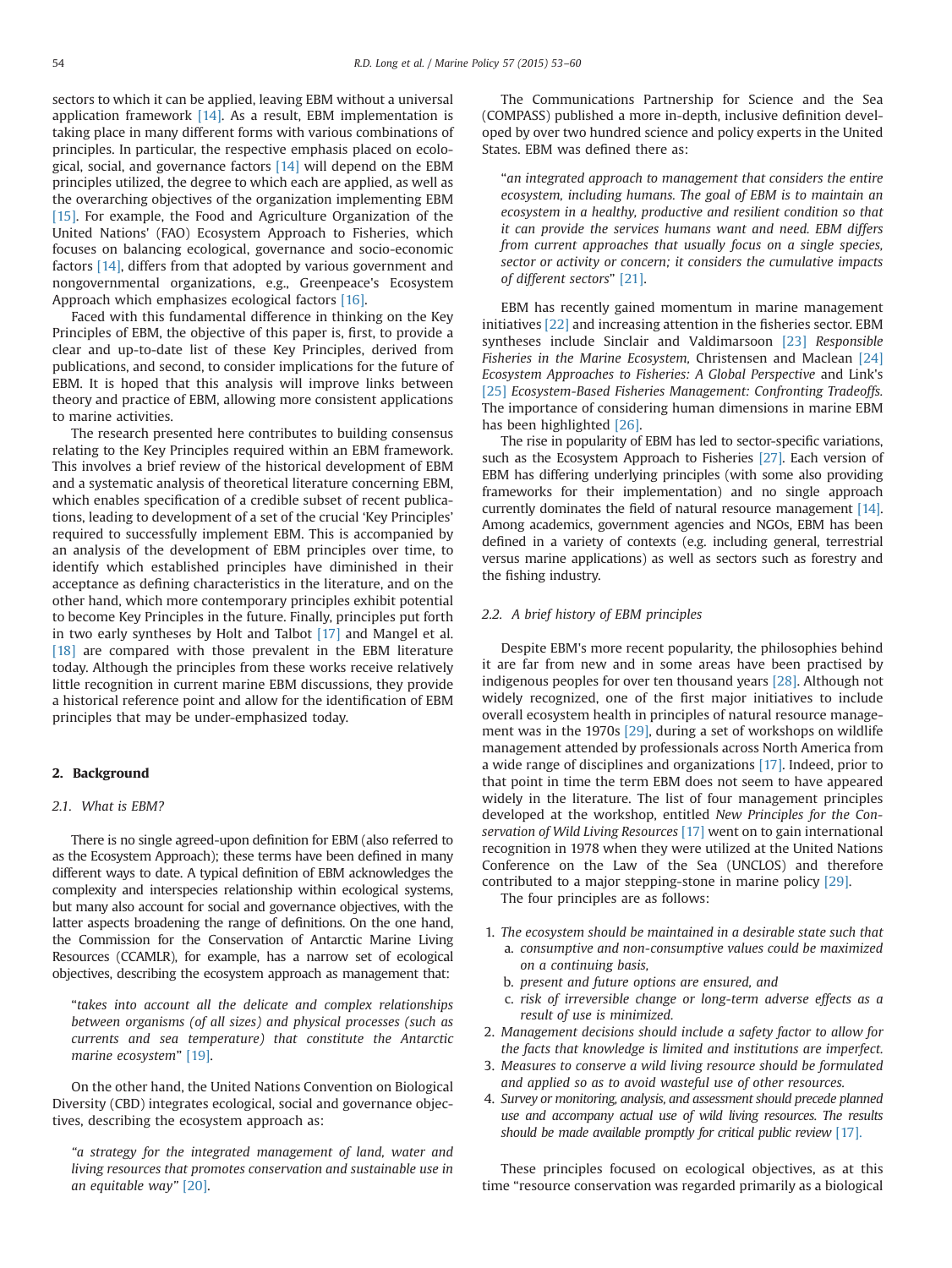problem" [\[18\],](#page-7-0) but they nonetheless provided the foundation for EBM approaches, which also acknowledged social and governance objectives.

In 1996, Mangel et al. <a>[\[18\]](#page-7-0)</a> sought to update these principles and take into account some of the more contemporary management issues and applications. Several meetings with scientists and managers were held across the globe between 1992 and 1994, culminating in a final workshop to incorporate international perspectives on the seven management principles, with implementation mechanisms for each, that were developed and later published as the Principles for the Conservation of Wild Living Resources [\[18\].](#page-7-0) The seven principles are as follows:

"Principle I. Maintenance of healthy populations of wild living resources in perpetuity is inconsistent with unlimited growth of human consumption of and demand for those resources

Principle II. The goal of conservation should be to secure present and future options by maintaining biological diversity at genetic, species, population, and ecosystem levels; as a general rule neither the resource nor other components of the ecosystem should be perturbed beyond natural boundaries of variation

Principle III. Assessment of the possible ecological and sociological effects of resource use should precede both proposed use and proposed restriction or expansion of ongoing use of a resource

Principle IV. Regulation of the use of living resources must be based on understanding the structure and dynamics of the ecosystem of which the resource is a part and must take into account the ecological and sociological influences that directly and indirectly affect resource use

Principle V. The full range of knowledge and skills from the natural and social sciences must be brought to bear on conservation problems

Principle VI. Effective conservation requires understanding and taking account of the motives, interests, and values of all users and stakeholders, but not simply averaging their positions

Principle VII. Effective conservation requires communication the is interactive reciprocal, and continuous" [\[18\]](#page-7-0)

Although the principles described by both Holt and Talbot [\[17\]](#page-7-0) and Mangel et al. [\[18\]](#page-7-0) are not labeled explicitly as EBM, they both exhibit innovative EBM philosophies for their time, and mark the beginning of clear principles to describe this holistic management process.

## 2.3. Gaps between EBM theory and practice

The above history of the development of EBM principles demonstrates that the idea of such principles is not new, but even today there is much still to be learned before EBM becomes widely implemented in marine systems. The overwhelming variety of terminology and definitions for EBM creates confusion and results in differing perspectives on how EBM should be implemented in a marine management context. This also makes it difficult to begin the EBM process and choose an approach which is most appropriate for a given area or environment. The lack of consensus on what constitutes the key EBM principles creates a gap between theory and practice, and impedes successful application.

## 3. Methodology

## 3.1. The Key Principles of EBM

## 3.1.1. Selection of EBM literature

To assess the state of published materials on EBM principles, an extensive literature search was conducted, covering academic, government and NGO sources across a wide range of EBM applications, including applications in terrestrial environments, marine settings and sector-specific approaches such as fisheries, forestry and agriculture. A subset of these EBM sources was selected for further analysis using three selection criteria: (1) articles to be included must define EBM through a clear list of EBM principles, (2) articles must take a relatively broad and inclusive perspective of EBM (as discussed above), acknowledging interconnections among ecological, social and governance systems, and (3) articles (and/or their authors) must be widely accepted as leading publications (or people) in the field and/or (in the case of authors) having experience in practically applying EBM. The latter criterion was assessed based on factors such as the number of articles published by the author on the topic, the frequency of citations for the article, and whether a successful case study was utilized in the publication.

While hundreds of EBM publications were analyzed (with a cutoff in publication date of Spring 2010), only thirteen publications satisfied the criteria described above, and thus were selected for further analysis. These publications were from the primary literature, technical reports and guidelines from academia, government, international organizations, and NGOs. The thirteen selected articles varied in EBM application, including those oriented towards general implementation, those focusing on terrestrial or marine environments, as well as those taking a sector-specific approach for the forestry and fishing industries. No publications that satisfied these three criteria were found in the agriculture sector.

The thirteen articles are organized for this analysis according to their application area (general, terrestrial or marine). Note that some of the selected publications listed as having a terrestrial focus in fact do not specify a medium of application and resemble general applications, but the focus in the terrestrial environment is deduced from the article's publication or frequent citation in terrestriallyoriented journals. Similarly some publications discuss EBM in a marine environment, and are published in marine journals or use marine-based case studies, but do not limit their analyses of EBM solely to marine applications. See [Table 1](#page-3-0) for a list of the publications that make up the selected literature used for further analysis, along with background information on each source.

#### 3.1.2. Defining EBM principles

The EBM principles along with their respective definitions were extracted from each publication and compiled. As with the terminology of EBM itself, there are many similar terms and various accepted definitions for each EBM principle. To avoid repetition or overlapping terms during the analysis, principles from different publications that were sufficiently similar were grouped together. An appropriate name for that consolidated EBM principle was assigned to each group of similar terms, and each resulting EBM principle was defined through a consolidation of the various definitions from corresponding sources, to ensure that the resulting definition satisfied all the interpretations of the term. There were wide variations across the set of publications in both the number of EBM principles and the detail with which they are described; accordingly, the description of each EBM principle was carefully reviewed. This methodology led to a comprehensive list of twentysix EBM principles, along with their consolidated definitions, being extracted from the selected publications.

## 3.1.3. Identification of the Key Principles of EBM

Frequency analyses were conducted of (a) the number of EBM principles that appeared in each of the selected publications, and (b) conversely, for each principle, the number of publications in which it appeared. We define 'Key Principles' of EBM (those necessary for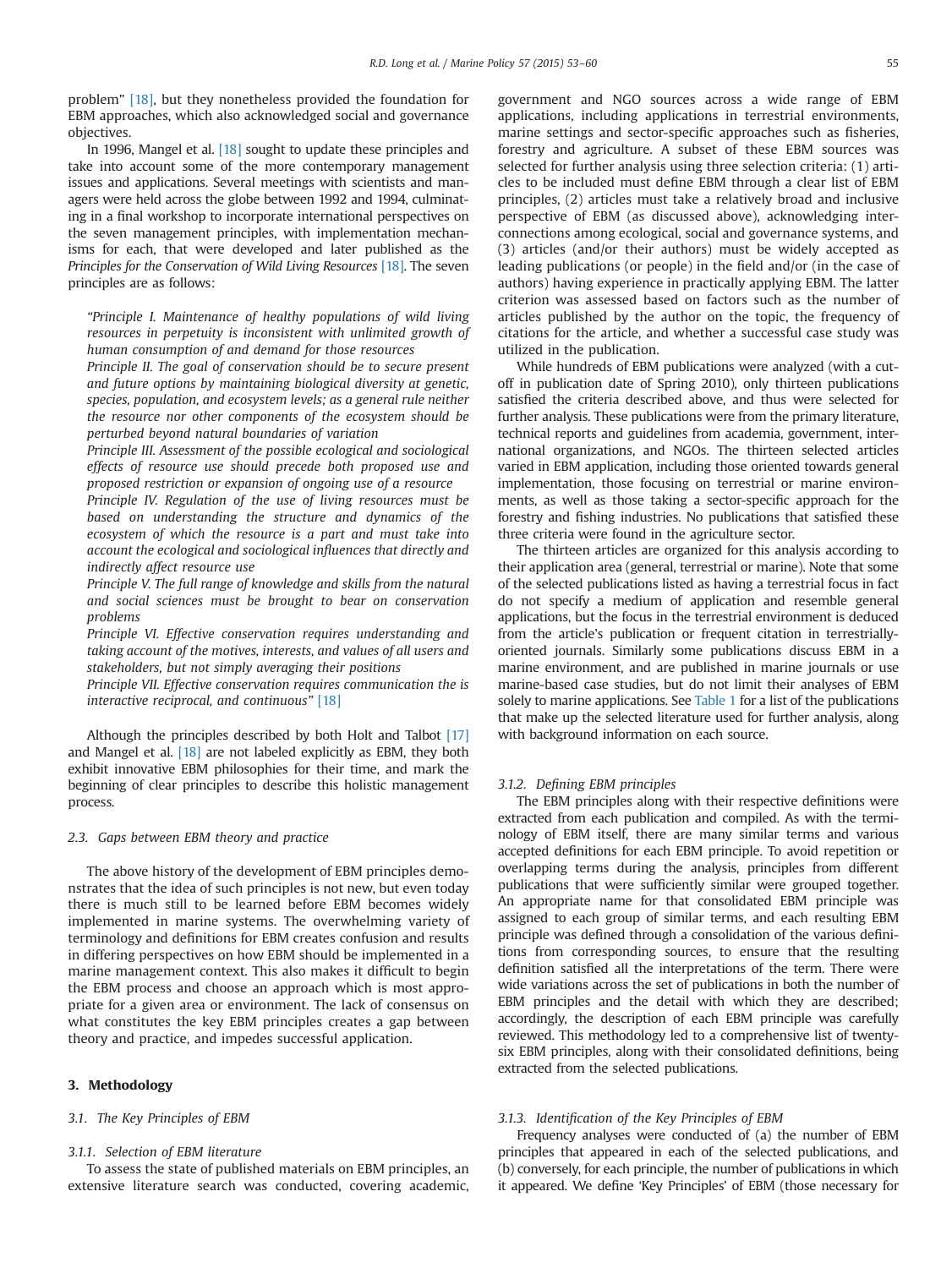#### <span id="page-3-0"></span>Table 1

Background information on the list of selected publications analyzed to derive a list of 'Key Principles' that currently define EBM.

| <b>Application</b><br><b>Type</b> | <b>Publication</b>                                                                                                               | <b>Background Information</b>                                                                                                                                                                                                                                                                                                                                                                                                                                                                                                                                                                                                                                                                                                                                                                                                                                                                                                                                                                                                                                                                                                                                                                                                                                                                                                                                                                                                                                                                                                                                                                                                                                                                                                                                                                                                                                                                                                                                                                                                                                                            |
|-----------------------------------|----------------------------------------------------------------------------------------------------------------------------------|------------------------------------------------------------------------------------------------------------------------------------------------------------------------------------------------------------------------------------------------------------------------------------------------------------------------------------------------------------------------------------------------------------------------------------------------------------------------------------------------------------------------------------------------------------------------------------------------------------------------------------------------------------------------------------------------------------------------------------------------------------------------------------------------------------------------------------------------------------------------------------------------------------------------------------------------------------------------------------------------------------------------------------------------------------------------------------------------------------------------------------------------------------------------------------------------------------------------------------------------------------------------------------------------------------------------------------------------------------------------------------------------------------------------------------------------------------------------------------------------------------------------------------------------------------------------------------------------------------------------------------------------------------------------------------------------------------------------------------------------------------------------------------------------------------------------------------------------------------------------------------------------------------------------------------------------------------------------------------------------------------------------------------------------------------------------------------------|
| General<br>applications           | CBD (2000)<br><b>EBM Tools</b><br>(2010)                                                                                         | In 2000 United Nations Convention on Biological Diversity (CBD) developed 12 Principles of the Ecosystem Approach $[25]$ that cater to<br>a variety of disciplines and approaches around the world $[34]$ and are widely cited and utilized in EBM literature $[35]$ .<br><b>EBM Tools</b> $[36]$ is an alliance made up of a long list of users, providers and researchers promoting the implementation of EBM in<br>aquatic, marine and terrestrial environments. Their Road Map of the Core Elements of EBM was developed by COMPASS and gives a<br>theoretical perspective of EBM provided by those who practically apply it.                                                                                                                                                                                                                                                                                                                                                                                                                                                                                                                                                                                                                                                                                                                                                                                                                                                                                                                                                                                                                                                                                                                                                                                                                                                                                                                                                                                                                                                        |
| Terrestrial<br>Focus              | Grumbine<br>(1994)<br>Christensen<br>(1996)<br>Lackey (1998)<br>NRC (2008)                                                       | Grumbine's [37] list of EBM principles in What is Ecosystem Management? is widely accepted and has been cited in over 1130 journal<br>articles. This publication was the most dated publication selected. Evidence of a terrestrial focus includes the article's use of EBM<br>definitions from the forestry sector to determine the list of fundamental components.<br>Christensen et al.'s [38] list of principles in Ecological Applications has also been widely cited in over 870 related articles. This article<br>also did not specify a medium of application, yet it arose often in the literature review for the terrestrial field [39].<br><b>Lackey's</b> [40] Seven Pillars of Ecosystem Management, has been cited in approximately 140 publications, despite the general focus of this<br>article, it is published in the journal <i>Landscape and Urban Planning</i> , indicating a terrestrial focus.<br>Natural Resources Canada's (NRC) [41] support and use of EBM in the forestry sector is expressed in Implementing Ecosystem-based<br>Management Approaches in Canada's Forests: A Science Policy Dialog.                                                                                                                                                                                                                                                                                                                                                                                                                                                                                                                                                                                                                                                                                                                                                                                                                                                                                                                                                        |
| Marine focus                      | Arkema<br>(2006)<br>Boesch (2006)<br>Forst (2009)<br><b>NOAA [44]</b><br>McLeod <sup>[45]</sup><br>FAO (2001)<br><b>WWF</b> [47] | Arkema et al. [42] utilize EBM definitions from various publications (in a manner similar to Grumbine [37]), to develop a list of EBM<br>core elements, applied to marine cases. However, the publications that are used to formulate this list include EBM publications geared<br>towards both terrestrial and marine applications, giving this a broader applicability. This article is widely used and has been cited in 75<br>publications.<br><b>Boesch</b> [43] provides an analysis of the application of key EBM principles in the restoration of Chesapeake Bay and Coastal Louisiana –<br>even though the principles themselves are not specific to a marine environment.<br>In Forst [33] contemporary themes of EBM were utilized and an analysis of the convergence of integrated coastal zone management<br>implied a marine focus in its analysis and in its study of the Great Barrier Reef Marine Park and Belize Marine Protected Area Program.<br>As a result of the National Oceanic and Atmospheric Administration's (NOAA) contributions to ocean science and management their<br>ecosystem approach [44] was considered appropriate for inclusion in the set of publications selected for further analysis.<br>McLeod and Leslie's [45] book Ecosystem-based Management for the Oceans focuses on EBM in a marine setting, touching on theory,<br>practical application and a variety of successful case studies.<br>In 2002 FAO adopted the Ecosystem Approach to Fisheries $[46]$ , which is widely used and respected around the world, in research<br>fields as well as within NGOs. The definition of <b>FAO's</b> Ecosystem Approach to Fisheries described in Bianchi [9] was used for this<br>analysis.<br>World Wildlife Fund's (WWF) publication Policy proposals and operational guidance for ecosystem-based management of marine capture<br>fisheries [47] states their version of the defining elements of EBM in the fisheries sector which has been utilized in the academic<br>evaluation of the global implementation of EBM in fisheries [48]. |

the successful practical application of EBM) as those principles that appear in the majority of the selected publications.

## 3.2. Dynamics of EBM principles

Through an examination of publication dates, an analysis was undertaken of how the frequency of appearance of each EBM principle changed over time. For infrequently-occurring EBM principles (those not concluded to be Key Principles based on the definition above), the date of the first and last publication (among the thirteen articles) that referred to that principle were recorded to investigate if these infrequent principles have either (a) declined in popularity over time or (b) are growing in popularity and thus may be predicted to become Key Principles in the future. Specifically, EBM principles that were present in earlier publications but absent from more recent publications may no longer be associated with or used to define EBM, while EBM principles that first appeared only in more recent publications may be 'infrequent' only because they are newly associated with EBM and may become Key Principles in the future.

The presence of EBM principles and Key Principles derived from the selected publications were contrasted with those present in the principles put forth in the historical publications by Holt and Talbot [\[17\]](#page-7-0) and Mangel et al. [\[18\].](#page-7-0)

#### 4. Results

#### 4.1. Key Principles of EBM

Twenty-six principles of EBM were identified ([Table 2](#page-4-0)). Of the twenty-six principles of EBM identified from the literature, those EBM principles present in 50% or more of the thirteen selected publications (i.e. having a frequency of 7 or greater) were defined as the Key Principles of EBM. These are considered fundamental for its successful application, as indicated by their relatively widespread recognition in creditable and contemporary EBM publications.

Analysis of the data indicated a natural break in the frequencies of the 26 EBM principles, as there were none with frequencies of 6 or 7 (See [Table 2\)](#page-4-0). Fifteen principles (discussed below), with frequencies of 8 or more, are therefore Key Principles of EBM. These will be emphasized in bold for the remainder of the paper, with all other EBM principles shown in quotations. The three Key Principles that were most frequently acknowledged in the literature (11 of 13 publications) were Consider Ecosystem Connections, Appropriate Spatial & Temporal Scales and Adaptive Management. The Use of Scientific Knowledge follows with a frequency of 10, and both Stakeholder Involvement and Integrated Management with a frequency of 9. The remaining 9 Key Principles listed below all have a frequency of 8 out of a possible 13: Sustainability, Account for Dynamic Nature of Ecosystems, Ecological Integrity & Biodiversity, Recognise Coupled Social-Ecological Systems, Decisions reflecting Societal Choice, Distinct Boundaries, Interdisciplinarity, Appropriate Monitoring and Acknowledge Uncertainty.

## 4.2. Dynamics of EBM principles

## 4.2.1. Development of EBM principles within the selected publications

The fifteen Key Principles of EBM were for the most part present consistently across the selected EBM publications from 1994 to 2010, and all had appeared in at least one of the selected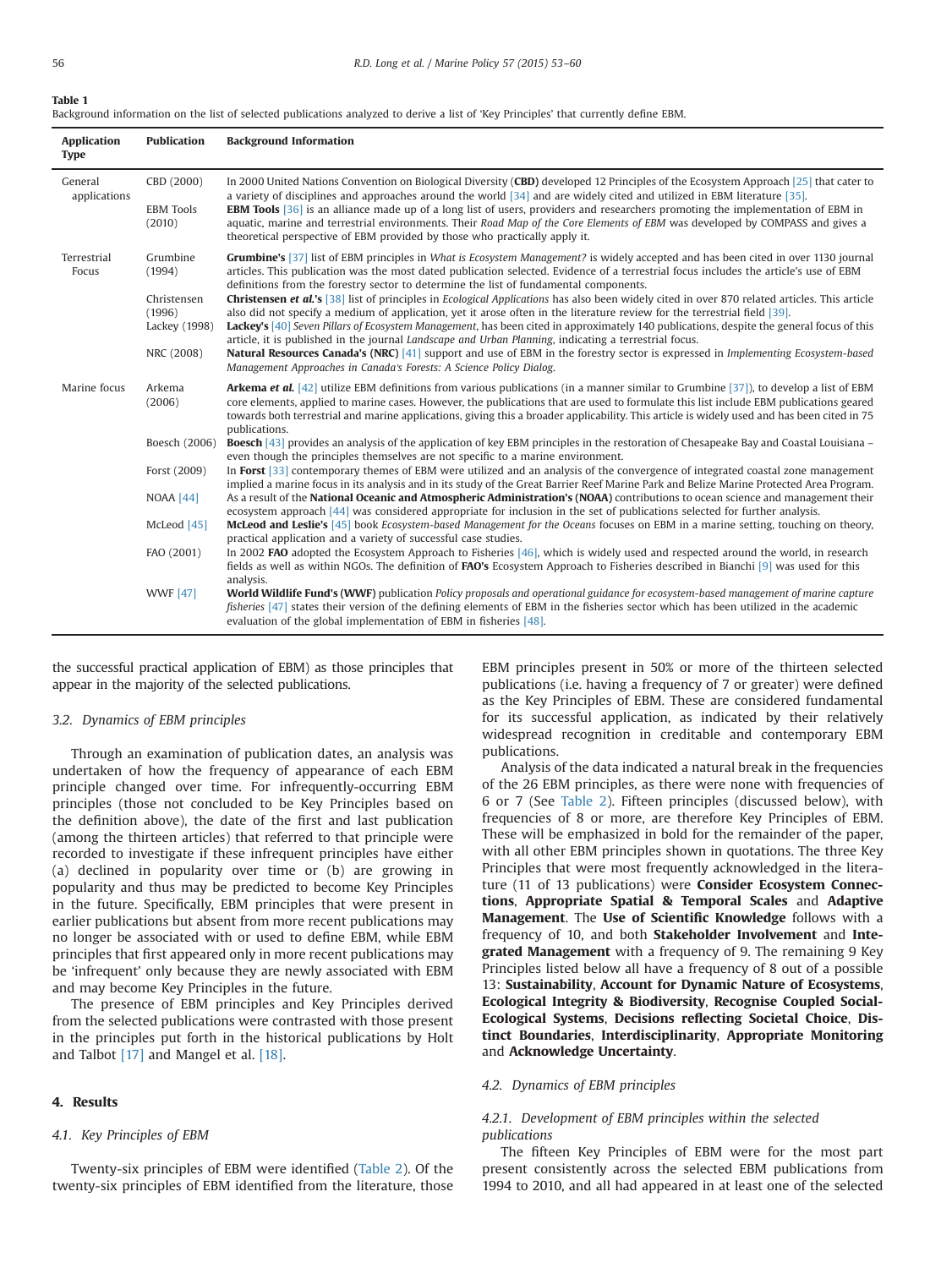#### <span id="page-4-0"></span>Table 2

A frequency analysis of the EBM principles within the different environmental or sector specializations derived from the selected publications. The EBM principles that were most frequently acknowledged in the literature, and therefore referred to here as Key Principles, are shaded in gray.

| <b>Application Type:</b>                                                                            | <b>General</b>                               |                              | <b>Terrestrial</b>                       |                                           |              |                 | <b>Marine</b>                                |                                   |                                              |              |                                     |                  |                                   | Frequency                                                          |
|-----------------------------------------------------------------------------------------------------|----------------------------------------------|------------------------------|------------------------------------------|-------------------------------------------|--------------|-----------------|----------------------------------------------|-----------------------------------|----------------------------------------------|--------------|-------------------------------------|------------------|-----------------------------------|--------------------------------------------------------------------|
| <b>Sector Specific Application</b><br>Type:                                                         |                                              |                              |                                          |                                           |              | <b>Forestry</b> |                                              |                                   |                                              |              |                                     | <b>Fisheries</b> |                                   | <b>Total</b>                                                       |
| <b>Publication:</b>                                                                                 | <b>CBD</b>                                   |                              |                                          | EBM Tools Grumbine Christensen Lackey NRC |              |                 |                                              |                                   |                                              |              | Arkema Boesch Forst NOAA McLeod FAO |                  | <b>WWF</b>                        |                                                                    |
| <b>EBM Principles</b><br>Year:                                                                      | 2000 2010                                    |                              | 1994                                     | 1996                                      | 1998         | 2008            | 2006                                         | 2006                              | 2009                                         | 2007         | 2009                                |                  | 2001 2002                         |                                                                    |
| <b>Consider Ecosystem Connections</b><br>Appropriate Spatial & Temporal<br><b>Scales</b>            | $\checkmark$<br>$\checkmark$                 | $\checkmark$<br>$\checkmark$ | $\checkmark$<br>$\overline{\mathcal{L}}$ | $\checkmark$<br>✓                         | $\checkmark$ | $\checkmark$    | $\checkmark$                                 | $\checkmark$                      |                                              | $\checkmark$ | $\checkmark$<br>$\overline{1}$      | $\checkmark$     | $\checkmark$                      | 11<br>11                                                           |
| Adaptive Management<br>Use of Scientific Knowledge<br>Stakeholder Involvement                       |                                              | $\checkmark$<br>$\checkmark$ | $\checkmark$                             | ✓<br>$\checkmark$                         | $\checkmark$ | ✓               | ✓<br>✓                                       | $\checkmark$                      | √<br>$\checkmark$<br>$\checkmark$            | ✓            | ✓                                   |                  | ✓<br>$\checkmark$<br>$\checkmark$ | 11<br>10<br>9                                                      |
| Integrated Management<br>Sustainability                                                             |                                              | $\checkmark$<br>$\checkmark$ | ✓                                        | ✓                                         | ✓            |                 | $\checkmark$<br>$\checkmark$                 |                                   |                                              |              | ✓<br>✓                              |                  |                                   | 9<br>8                                                             |
| Account for Dynamic Nature of<br>Ecosystems<br>Ecological Integrity &                               | $\checkmark$                                 |                              |                                          |                                           |              |                 | ✓                                            |                                   | √                                            |              |                                     |                  |                                   | 8<br>8                                                             |
| Biodiversity<br>Recognise Coupled Social-<br>Ecological systems                                     |                                              | √                            |                                          | $\checkmark$                              | ✓            | ✓               | $\checkmark$                                 | ✓                                 |                                              |              | ✓                                   |                  |                                   | 8                                                                  |
| Decisions reflect Societal Choice<br><b>Distinct Boundaries</b>                                     | $\checkmark$                                 | √<br>√                       |                                          |                                           | ✓            | ✓               | ✓<br>$\checkmark$                            |                                   | $\checkmark$                                 |              | $\checkmark$                        |                  |                                   | 8<br>8                                                             |
| Interdisciplinarity<br>Appropriate Monitoring<br>Acknowledge Uncertainty                            | ✓<br>$\checkmark$                            | $\checkmark$<br>$\checkmark$ | ✓<br>$\checkmark$                        | ✓<br>$\checkmark$                         |              |                 | $\checkmark$<br>$\checkmark$<br>$\checkmark$ | ✓<br>$\checkmark$<br>$\checkmark$ | $\checkmark$<br>$\checkmark$<br>$\checkmark$ | $\checkmark$ | ✓<br>$\overline{1}$                 | ✓                |                                   | 8<br>8<br>8                                                        |
| Acknowledge Ecosystem<br>Resilience<br>Consider Economic Context                                    | ✓<br>ℐ                                       | J                            |                                          | ✓                                         | ✓            | ✓               |                                              |                                   |                                              |              | ✓                                   |                  |                                   | 5<br>4                                                             |
| Apply the Precautionary<br>Approach                                                                 |                                              |                              |                                          |                                           |              |                 | ✓                                            |                                   |                                              |              |                                     | ✓                |                                   | 4                                                                  |
| Consider Cumulative Impacts<br>Organizational Change<br><b>Explicitly Acknowledge Trade</b><br>Offs |                                              | ✓<br>✓                       | ✓                                        |                                           |              |                 |                                              |                                   |                                              |              |                                     |                  |                                   | 3<br>3<br>3                                                        |
| Consider Effects on Adjacent<br>Ecosystems                                                          | $\checkmark$                                 |                              |                                          |                                           |              |                 |                                              |                                   |                                              |              |                                     |                  |                                   | $\overline{2}$                                                     |
| Commit to Principles of Equity<br>Develop Long Term Objectives<br>Use of All Forms of Knowledge     | $\checkmark$<br>$\checkmark$<br>$\checkmark$ |                              |                                          | √                                         |              |                 |                                              |                                   |                                              |              |                                     | ✓                |                                   | $\overline{\mathbf{2}}$<br>$\overline{\mathbf{2}}$<br>$\mathbf{1}$ |
| Use of Incentives<br>Total Number of EBM Principles                                                 | 18                                           | 15                           | 11                                       | 12                                        | 9            | 9               | 16                                           | 16                                | 10                                           | 13           | 13                                  | ✓<br>13          | 8                                 | $\mathbf{1}$                                                       |

publications by the year 2000 (See Table 2). Ten of the Key Principles were present in the earliest selected publication in 1994, Grumbine's [\[30\]](#page-7-0) What is Ecosystem Management?: Consider Ecosystem Connections, Appropriate Spatial & Temporal Scales, Recognise Coupled Social-Ecological Systems, Decisions reflect Societal Choice, Adaptive Management, Use of Scientific Knowledge, Integrated Management, Distinct Boundaries, Appropriate Monitoring, Acknowledge Uncertainty. Sustainability, Stakeholder Involvement and Account for Dynamic Nature of Ecosystems were first seen, among the selected publications, in 1996 in Christensen's [\[31\]](#page-7-0) article published in Ecological Applications. The Key Principles Ecological Integrity & Biodiversity and Interdisciplinarity first appeared in 1998 in Lackey's [\[32\]](#page-7-0) Seven Pillars of Ecosystem Management and in 2000 in the CBD's [\[20\]](#page-7-0) Ecosystem Approach respectively.

The more infrequently-noted principles break into three groupings. First, there were 3 EBM principles that appeared predominantly in more recent publications. 'Consider Cumulative Impacts' appears in only 3 of the thirteen articles, all of which were published after 2007 (with 2 of these having a marine focus and 1 a general application). 'Apply the Precautionary Approach', present in 4 of the 13 publications, only first appeared in this set of literature in 2001. 'Explicitly Acknowledge Trade Offs' was present in 3 of the selected publications, all appearing after 2008 (covering general, marine and terrestrial applications). Second, 'Acknowledge Ecosystem Resilience' and 'Consider Economic Context' were evenly represented throughout the timeframe of the publications in all 3 application types, but are not Key Principles as they only had frequencies of 5 and 4 respectively. Third, four principles seem to have diminished in interest over time. 'Develop Long Term Objectives' and 'Commit to Principles of Equity' were only present in 2 of the publications, appearing before 2000 and 2001 respectively, while 'Use of Incentives' and 'Use of All forms of Knowledge' were only used in a single publication each, in 2000 and 2001 respectively.

#### 4.2.2. Contemporary EBM principles vs. historical principles

Each of Holt and Talbot's [\[17\]](#page-7-0) 4 principles listed above are extensive and therefore encompassing multiple Key Principles concluded in this paper in each of their principles. Within Holt and Talbot's [\[17\]](#page-7-0) principles, there were 9 of what we consider Key Principles present: Sustainability, Consider Ecosystem Connections, Appropriate Spatial & Temporal Scales, Account for Dynamic Nature of Ecosystems, Ecological Integrity & Biodiversity, Adaptive Management, Use of Scientific Knowledge, Appropriate Monitoring and Acknowledge Uncertainty. The lowerranking EBM principles 'Acknowledge Ecosystem Resilience',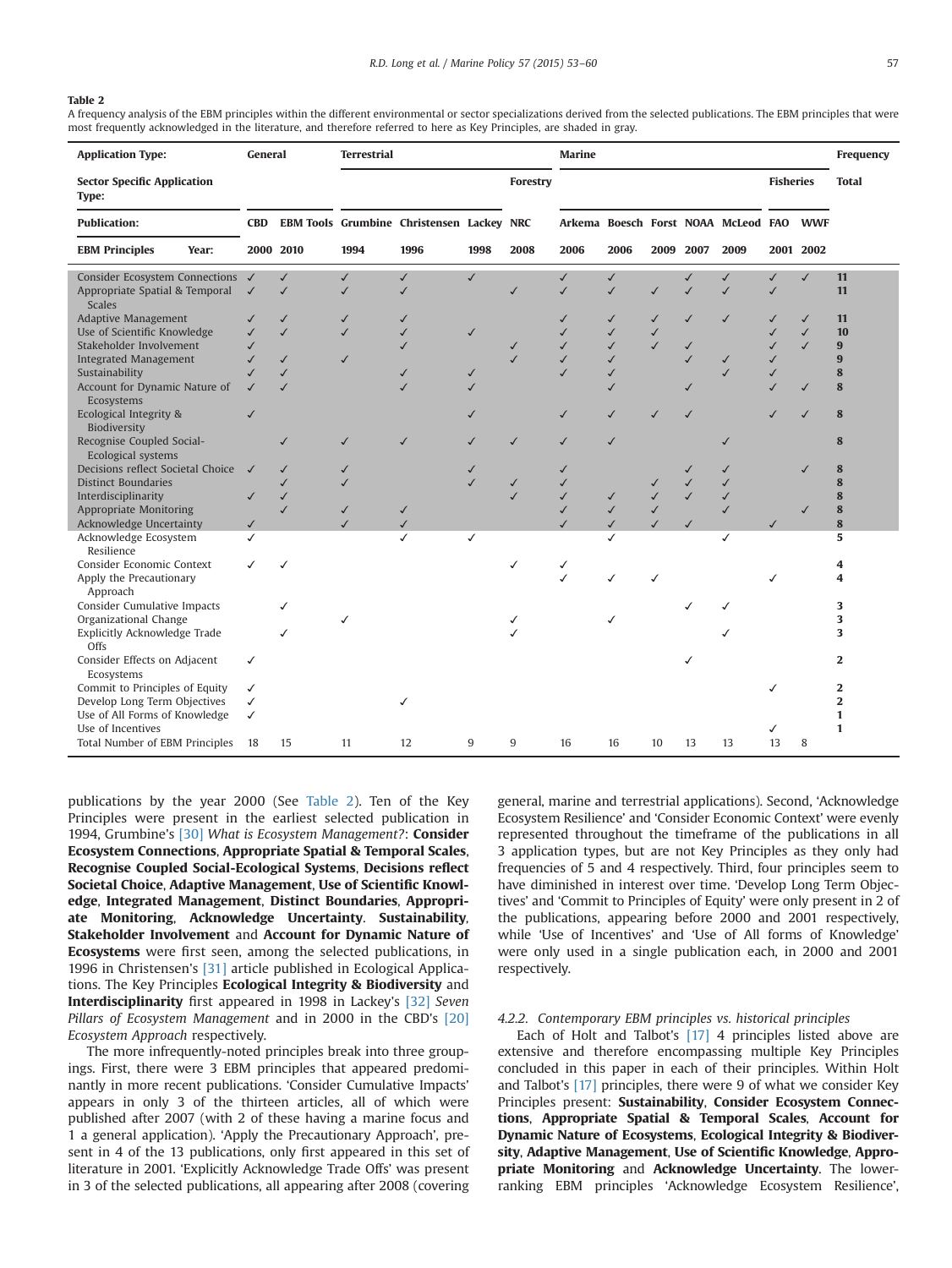'Consider Economic Context' and 'Apply the Precautionary Approach' were also recognized along with 2 principles not found in our selected literature: 'Conservation of all Resources' and 'Critical Public Review of Results'. There were 10 Key Principles within Mangel et al.'s [\[18\]](#page-7-0) list of 7 principles: **Sustainability**, Consider Ecosystem Connection, Account for Dynamic Nature of Ecosystems, Ecological Integrity & Biodiversity, Recognise Coupled Social-Ecological Systems, Decisions reflect Societal Choice, Use of Scientific Knowledge, Stakeholder Involvement, Interdisciplinarity and Appropriate Monitoring. Mangel et al. [\[18\]](#page-7-0) also recognized 2 lower-ranking EBM principles 'Use of All Forms of Knowledge' and 'Consider Economic Context' as well as an additional principle 'Communication', which was not present as an EBM principle in the selected publications.

## 5. Discussion

## 5.1. Key Principles of EBM

The thirteen publications examined in this article represent a relatively rare group, in that they each explicitly provide a set of core or 'defining' EBM principles (albeit expressed in varying ways, and with varying detail).

It should be noted that the absence of a certain principle within the list of principles given by one of the thirteen publications does not imply that the author feels it is unimportant. However, this does indicate that it was not felt to have been a priority as a defining characteristic of EBM, at the point in time the article was written.

None of the publications contained a complete list of the 15 Key Principles that arose from the collective analysis of all publications. However, it is remarkable that Arkema et al. [\[33\]](#page-7-0) provided a list of principles that contained 14 of the 15 Key Principles, only missing the Account for Dynamic Nature of Ecosystems. The completeness of this list may be a result of their methodology, since Arkema et al. [\[33\]](#page-7-0) completed a frequency analysis of keywords used in the definition of EBM published within 18 peer reviewed academic journals (though unlike the present article, this was not specific to publications using EBM principles). Their use of keywords from a wide range of publications provided a solid foundation to develop their list of up-to-date principles. Almost as complete are the lists of Boesch [\[34\]](#page-7-0), which included 13 of the 15 Key Principles (all but Decisions reflect Societal Choice and Distinct Boundaries), as well as EBM Tools [\[35\]](#page-7-0) and CBD's Ecosystem Approach [\[20\]](#page-7-0), with these containing all but 3 the 15 Key Principles (missing Ecological Integrity & Biodiversity, Stakeholder Involvement and Acknowledge Uncertainty, and Recognise Coupled Social-Ecological Systems, Distinct Boundaries and Appropriate Monitoring respectively).

## 5.2. Dynamics of EBM principles

## 5.2.1. Key Principles and other principles

It is clear that EBM is an evolving concept and the Key Principles presented in this paper represent the development of EBM to date. As current management practices are analyzed and further research progresses, EBM will continue to develop. Analyzing the change which EBM principles have already undergone helps pinpoint those EBM principles that have declined in support or have been replaced, as well as principles that are 'up and coming' and which accordingly may reflect the future direction of EBM.

The insight and expertise within the field of EBM that was used to determine the 15 Key Principles of EBM in this article arose over the 16-year publication period, 1994–2010, of the selected publications. Since most of the Key Principles were present in at least one of the 2 earliest publications (in 1994 and 1996), it is likely that these Key Principles were also associated with EBM prior to 1994. Further, the emergence of these principles over this time, albeit within our small set of selected publications, gives an indication of when each principle appeared and whether it grew or declined in prominence as a defining principle of EBM. This information will help to predict the direction EBM may take in the future.

Examining the lower-frequency EBM principles present in the more recent selected publications indicates that some of these, while newer to the field of EBM, could potentially emerge as Key Principles of EBM in the future. These include 'Consider Cumulative Impacts', 'Apply the Precautionary Approach' and 'Explicitly Acknowledge Trade Offs', all of which may be newly associated with EBM, but are far from new concepts in the field of natural resource management. The first 2 of these appeared particularly in marine publication (See [Table 2\)](#page-4-0), perhaps suggesting their particular relevance in the marine environment.

Several EBM principles had low frequencies in the early selected literature and did not resurface in more recent publications. For example 'Develop Long Term Objectives' and 'Commit to Principles of Equity' were only present in 2 of the publications before 2000 and 2001 respectively. Similarly 'Use of Incentives' and 'Use of All Forms of Knowledge' were only acknowledged in a single publication in 2000 and 2001 respectively. On the other hand, each of these EBM principles did appear specifically in FAO's Ecosystem Approach to Fisheries [\[14\]](#page-7-0) and/or CBD's [\[20\]](#page-7-0) Ecosystem Approach, which are both widely accepted publications. Why the more recent of the selected publications would have such significant differences with these prominent international bodies in terms of exclusion of the above EBM principles is an interesting question. The result may reflect explicit differences in the fisheries of interest (e.g., with the FAO and CBD including principles relevant to fisheries of developing nations and small-scale applications) or an unintended gap in the analysis within the theoretical literature. Indeed, although these EBM principles are not highly recognized in the theoretical literature, they may be more prevalent in practical marine management.

## 5.2.2. Future implications from historical EBM principles

A long and diverse list of professionals, from academic, government and nongovernment organizations and covering multiple resource sectors, participated in the development of the principles in both the Holt and Talbot [\[17\]](#page-7-0) and Mangel et al. [\[18\]](#page-7-0) publications. Although both sets of principles were published decades ago, the participation therein of prominent individuals [\[17\]](#page-7-0) suggest these publications can be usefully compared to current EBM Key Principles, providing insights into the future of EBM.

From the 4 principles and their descriptions in Holt and Talbot [\[17\]](#page-7-0), it was clear that ecological objectives dominated management goals in this publication. Although Sustainability is present, the publication lacks EBM principles that acknowledge social objectives, while including many ecologically focused Key Principles along with the EBM principle 'Acknowledge Ecosystem Resilience'. Holt and Talbot [\[17\]](#page-7-0) also offered insightful Key Principles relating to governance, along with 'Consider Economic Context' and the 'Apply the Precautionary Approach' (the latter being an innovative inclusion at that time). Holt and Talbot [\[17\]](#page-7-0) also put forth 2 interesting principles relevant to current management problems that were not present in the list of EBM principles derived from the selected literature:

- 'Conservation of all Resources' touched upon the importance of not wasting resources, such as bycatch, capital, labor and fuel, while trying to extract the commercial/desired resource. This issue is particularly relevant to the fishing industry [\[36\]](#page-7-0). The reexamination of this principle within the field of EBM or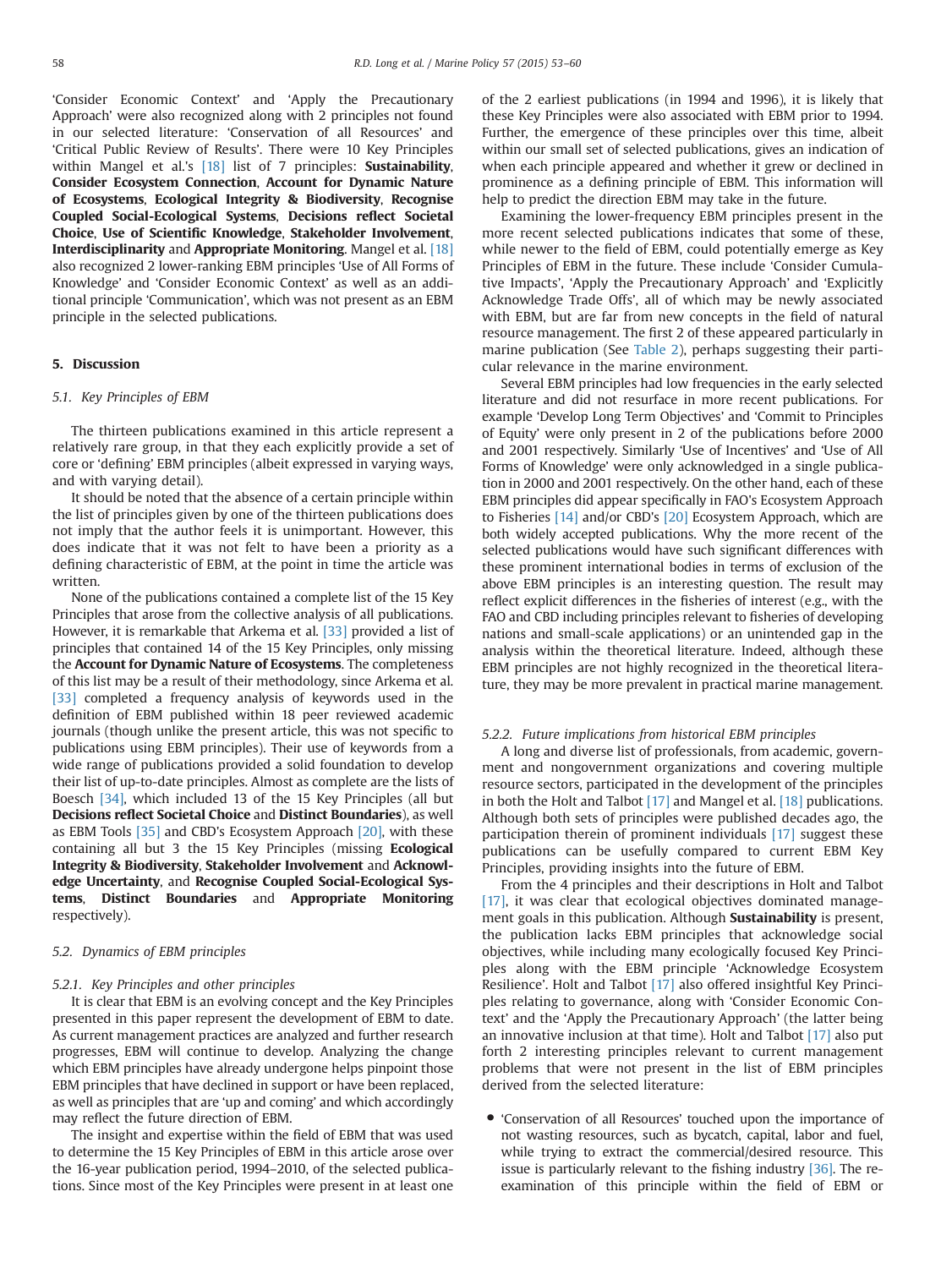

Fig. 1. Key EBM Principles listed in increasing frequency of importance according to the literature, with larger font indicating greater importance.

particularly in the sector-specific approaches in the fishing industry may help EBM tailor to specific fishery management issues.

• 'Critical Public Review of Results' highlights the importance of accountability in natural resource management. Open lines of communication and transparency regarding management actions and initiatives are currently recognized as crucial for achieving sustainable fisheries management [\[37,38\].](#page-7-0) 'Critical Public Review of Results' provides the medium for the public to be aware of management actions and is a stepping-stone to further explore social objectives.

Mangel et al. <a>[\[18\]](#page-7-0)</a> included 7 principles to update those published by Holt and Talbot [\[17\]](#page-7-0) and include social objectives to acknowledge contemporary management issues. It is evident that including social factors was a primary objective in revising Holt and Talbot's principles: the Key Principles with social objectives, determined in this article, were all present, as was the use of 'Use of All Forms of Knowledge' in management. This emphasis on social objectives shifted the focus, so that some of the ecological and governance principles that were supported by Holt and Talbot were not present. Indeed, although Mangel et al. [\[18\]](#page-7-0) did include some ecologically focused Key Principles, **Appropriate Spatial & Temporal Scale** was not highlighted, nor was the principle of 'Ecosystem Resilience'. Similar to Holt and Talbot [\[17\]](#page-7-0), Mangel et al. [\[18\]](#page-7-0) did not include any of the governance objectives from the set of Key Principles of EBM deduced in this paper. Although both recognized the importance of Use of Scientific Knowledge and Appropriate Monitoring, Mangel et al. [\[18\]](#page-7-0) did not include Key Principles such as Adaptive Management and Acknowledge Uncertainty nor was there the 'Precautionary Approach' (one of the potentially emerging Key Principles in this article). Yet Mangel et al. [\[18\]](#page-7-0) did advance towards a contemporary approach by acknowledging that EBM management should have an Interdisciplinarity focus, and introduced the principle of 'Communication', which is now widely accepted, much like Holt and Talbot's [\[17\]](#page-7-0) 'Critical Public Review of Results.'

Comparing the Key Principles to those put forth by Holt and Talbot [\[17\]](#page-7-0) and Mangel et al. [\[18\]](#page-7-0) confirms that EBM has developed over time. These principles have provided a benchmark to assess how far EBM has come as well as a reference point to look back and reflect on whether previously prominent principles have been lost or superseded. By gaining a better understanding of EBM principles over time this enables the development of a comprehensive up-to date definition of EBM, resolving the confusion surrounding the term and helping to close the gap between EBM theory and practice.

#### 6. Conclusion

Ecosystem-based Management (EBM) has been a prominent topic in the environmental, landscape/seascape and natural resource management fields for decades. However, there remains a lack of consensus on what defines EBM, and on its Key Principles, that continues to impede the implementation process, and delays solutions to some of the major challenges associated with its application in a marine setting [\[39\]](#page-7-0). This paper attempts to break that cycle through a process for systematically selecting major EBM publications that explicitly propose sets of EBM principles, then synthesizing across these sets, to develop a clear and concise list of Key Principles that currently define EBM, and that may be seen as necessary for its successful application. The analysis produced 13 publications, out of the extensive theoretical/conceptual literature base, each providing an inclusive definition of EBM broken down into its parts or principles. From these, a synthesis process led to a comprehensive list of 26 EBM principles, of which 15 appeared frequently enough to be deemed Key Principles of EBM (See Fig. 1).

This paper also tracked the development of EBM principles over time, based on their appearance among the selected publications, exploring the rationale for change and predicting the directions that EBM may take in the future. A comparison was also made with Holt and Talbot's [\[17\]](#page-7-0) wildlife conservation principles and their revisions by Mangel et al. [\[18\]](#page-7-0). From this analysis it is clear that EBM is an evolving concept; the list of Key Principles produced here was based on the expertise reflected in past EBM research and applications, and in turn solidifies the definition and representation of EBM at the present time. The Key Principles determined here enabled and contributed to the development of an up-to-date definition of EBM – see below.

#### 6.1. Ecosystem-based management – A definition

Ecosystem-based management is an interdisciplinary approach that balances ecological, social and governance principles at appropriate temporal and spatial scales in a distinct geographical area to achieve sustainable resource use. Scientific knowledge and effective monitoring are used to acknowledge the connections, integrity and biodiversity within an ecosystem along with its dynamic nature and associated uncertainties. EBM recognizes coupled social-ecological systems with stakeholders involved in an integrated and adaptive management process where decisions reflect societal choice.

While change is inevitable, and the principles underlying EBM will continue to develop, this is no justification to delay the implementation of EBM. Indeed, the frequency analysis